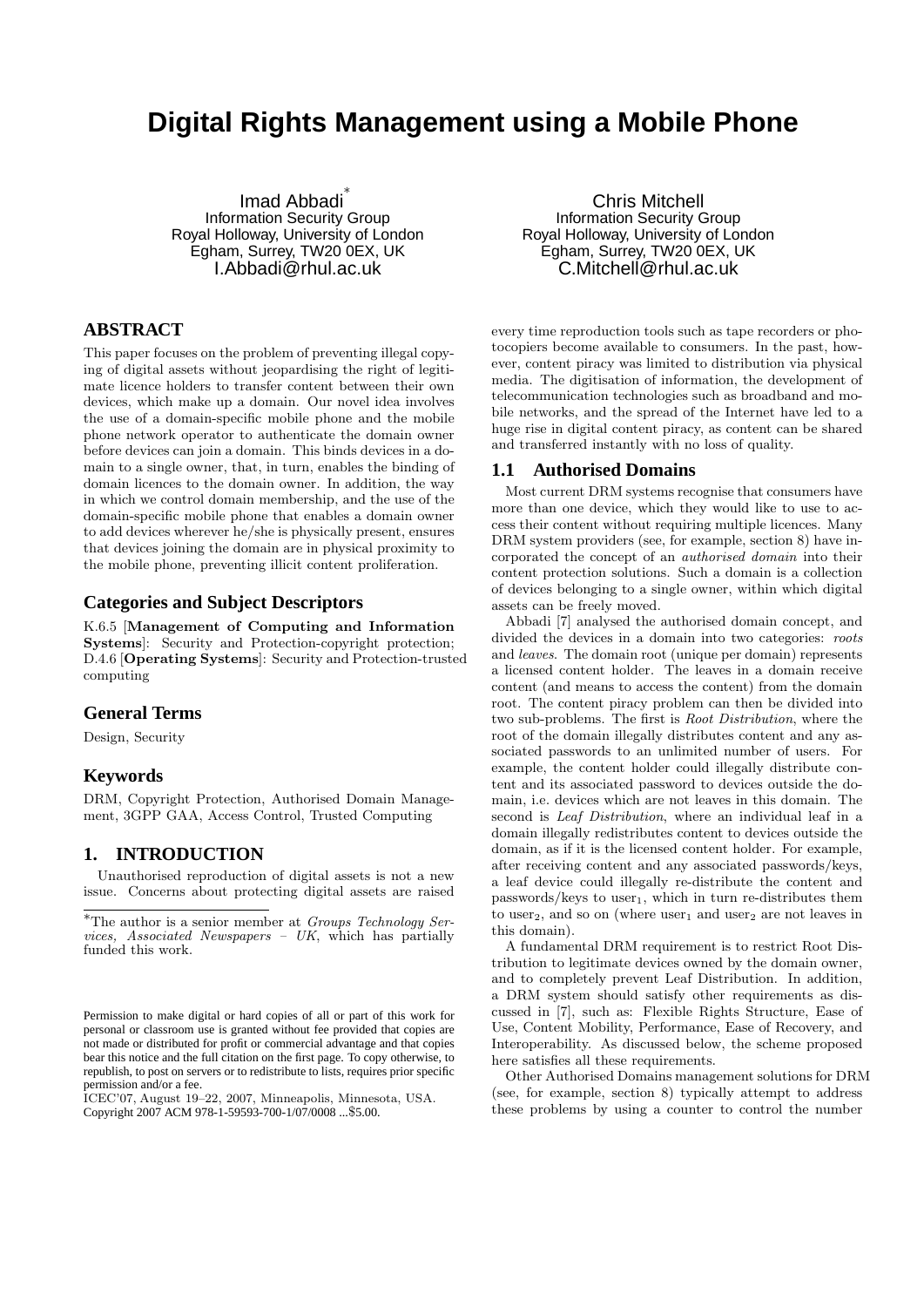of devices that can simultaneously access domain content. However such counter-based mechanisms have significant security and usability limitations. For example, in many schemes (see, for example, section 8) devices can abuse the system by joining and then leaving multiple domains to illegally use their content. Moreover, in many schemes, increasing the domain size limit requires re-initialising and reconfiguring the domain, and, in some schemes, domains cannot be expanded. In addition, there is no binding between the domain key (content protection key) and the domain owner; i.e. the Leaf Distribution problem arises. Also, all these solutions have additional problems in addressing other fundamental DRM requirements, such as content backup and recovery, ease of use, performance, etc. These issues are discussed in section 8.

# **1.2 Our novel solution**

The system proposed here works by creating a domain that contains all devices belong to a single owner, within which digital assets can be freely moved. Each domain has a unique secret key shared by all domain devices that is used to encrypt all digital content encryption keys in the domain. The domain-specific key is generated automatically by a mobile phone owned by the domain owner, and is unavailable in the clear, even to the domain owner. These measures stop the domain owner from disseminating the domain-specific key. Consequently, distributing encrypted content to a device outside the domain will not enable access to the content unless this device joins the domain to receive the domainspecific key.

Before the mobile phone transfers the domain-specific key to devices joining the domain, it authenticates the domain owner using a shared secret, e.g. a PIN, and the mobile phone and the mobile network operator are then mutually authenticated based on the 3rd Generation Partnership Project (3GPP<sup>1</sup>) Authentication and Key Agreement protocol. This mutual authentication establishes session keys shared by the mobile phone and the mobile network operator. These session keys are later fetched by a Network Application Function, which maintains and manages consumer domains. The Network Application Function is provided by the mobile network operator using the General Authentication Architecture mechanism. Next, the mobile phone ensures a joining device is in close proximity to itself to prevent devices joining a domain via the Internet.

If the above procedure succeeds, the mobile phone releases the domain key to the joining device. The domain key is then securely stored by the joining device, is not available in the clear even to the domain owner, and cannot be copied from this device to other devices. Only the domain-specific mobile phone can release the domain key to other devices after authenticating the domain owner. This binds the domain key to the domain owner.

In addition, each domain has two associated limits, maintained and controlled by the mobile phone network operator, one to control the number of devices that can simultaneously access domain content, and the other to control the total number of devices that can join a domain. The latter limit is designed to stop domain owners abusing the system by allowing multiple devices to join and then leave their domains.

These measures address both the Root and the Leaf Distribution problems, as discussed in section 5. However, our proposed scheme does not stop legitimate controlled content sharing, and the physical proximity check does not stop legitimate downloading of digital content from a remote location, as outlined in section 4.4. In addition, the general approach of this scheme could also be useful in various other applications requiring strong authentication, because it strongly binds a domain to its owner. Our solution can be implemented irrespective of device type, and only requires the user platforms on which content is to be stored and used, to have functionality that can be trusted to perform the proposed DRM scheme correctly.

# **1.3 Why mobile phones?**

The main reason for choosing mobile phones as domain controllers is that mobile phones are personalised, portable (enabling a domain owner to add devices wherever he/she is physically present) and ubiquitous. In addition, the existing mobile network infrastructure enables the authentication of subscribers, and provides a Network Application Function service as part of the General Authentication Architecture that is used to manage consumer domains. The participating network operators might want to charge for their service; however, network operator support is only required when creating a domain and when devices join the domain, and hence the cost impact of a modest charge should be manageable. The extra costs in implementing the solution could be covered from the expected reduction in piracy.

# **1.4 Organisation of the paper**

This paper is organised as follows. Section 2 describes the 3GPP General Authentication Architecture. Sections 3 and 4 describe the proposed solution and the process workflow. Section 5 discusses controlling domain membership. Section 6 analyses the system security requirements, threats, and services. Section 7 describes how the platform trust requirements underlying the proposed solution can be met using functionality in the trusted computing group  $(TCG<sup>2</sup>)$  specifications. Section 8 describes related work, and section 9 provides conclusions.

# **2. GENERAL AUTHENTICATION ARCHI-TECTURE**

The scheme we propose relies on the mobile network operator supporting the 3GPP General Authentication Architecture (GAA) [5, 6]. Specifically we use the General Bootstrapping Architecture mechanism that builds upon the secret key K shared by the UMTS IC Card (UICC) in the mobile phone and the mobile network operator's Home Subscriber Server (HSS). The General Bootstrapping Architecture makes use of two network elements, known as the Bootstrapping Server Function (BSF) and the Network Application Function (NAF). Figure 1 summarises the GAA workflow.

The Bootstrapping Server Function has an interface with the Home Subscriber Server and with the Network Application Function, and is part of the mobile network operator. The Bootstrapping Server Function acts as an intermediary between the mobile phone, the Home Subscriber Server and the Network Application Function. The mobile phone and

 $1$ http://www.3gpp.org

 $\mathrm{^{2}http://www.trustedcomputinggroup.org}$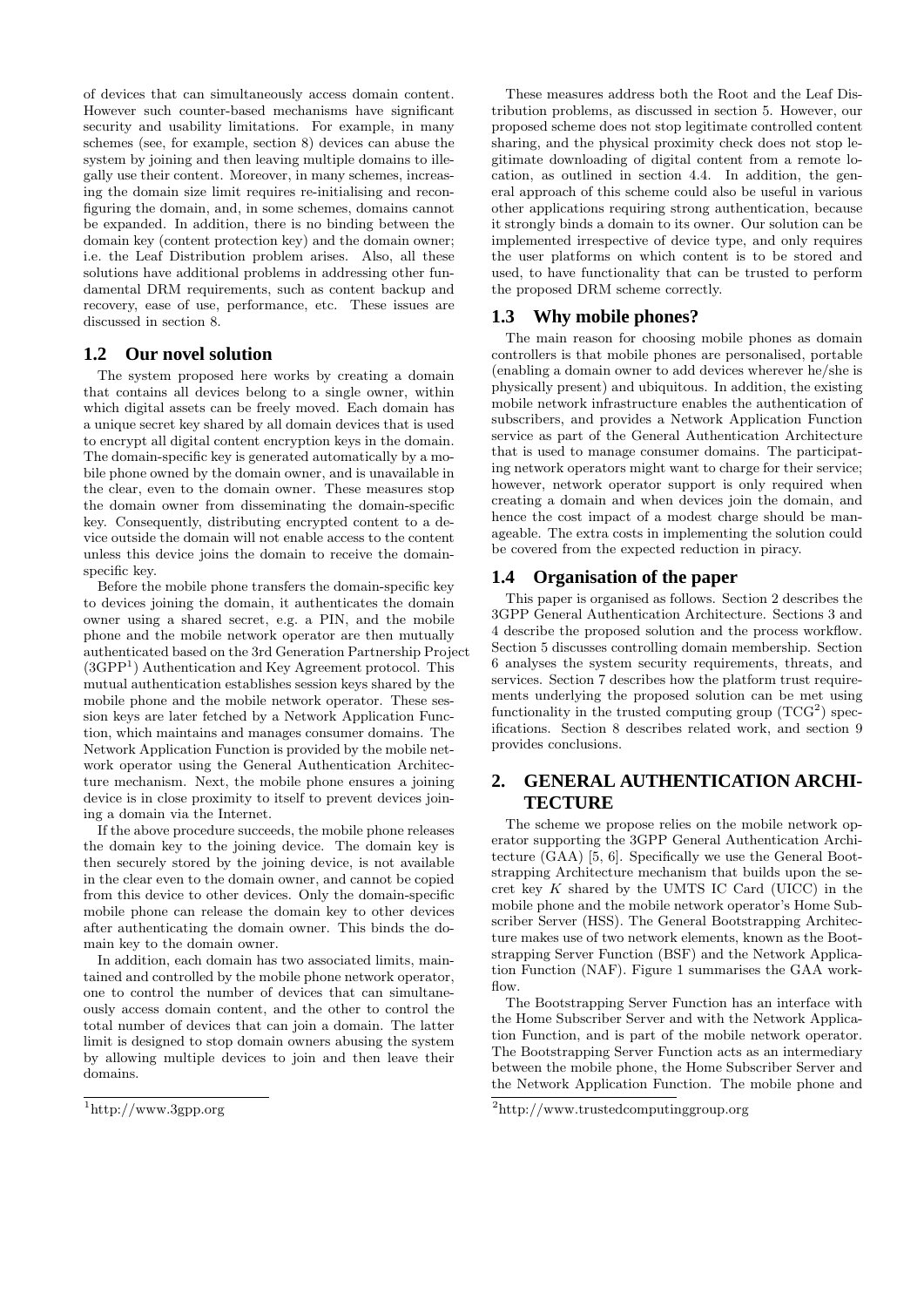

Figure 1: The General Authentication Architecture

the Bootstrapping Server Function are mutually authenticated using the 3GPP Authentication and Key Agreement (AKA) protocol [5, 20]. This mutual authentication establishes secure session keys that are later fetched by the Network Application Function from the Bootstrapping Server Function, and then used to secure communications between the Network Application Function and the mobile phone. Communications between the Network Application Function and the Bootstrapping Server Function, and between the Bootstrapping Server Function and the Home Subscriber Server, are beyond the scope of this paper; details can be found in [5].

The 3GPP Authentication and Key Agreement protocol works as follows. The mobile phone sends an authentication request to the Bootstrapping Server Function, which then contacts the Home Subscriber Server and retrieves the subscriber security settings and an authentication vector RAND||AUTN||XRES|| $C_K$ || $I_K$ . This vector is calculated using the mobile-specific secret key  $K$ , a random challenge RAND, and a set of functions shared by Home Subscriber Server and the mobile phone. XRES is the "expected response", used later to authenticate the mobile phone,  $C_K$ is the session Cipher Key,  $I_K$  is the session Integrity Key, and AUTN is equal to SQN⊕AK||AMF||MAC, where SQN is a sequence number, AK is the Anonymity Key, AMF is the Authentication Management Field, and MAC is a Message Authentication Code for the string SQN||RAND||AMF, computed using the key K.

Next, the Bootstrapping Server Function forwards AUTN and the challenge (RAND) to the mobile phone, which uses its UICC to calculate  $I_K$ ,  $C_K$ , RES, and AK, and recover AMF and MAC from AUTN. The UICC then derives SQN from the calculated AK and the received SQN⊕AK, which is used to verify the freshness of the received message. The UICC calculates the MAC, and then compares it with the MAC recovered from AUTN. If they are equal, then the mobile phone has successfully checked the validity of the network. Subsequently, the mobile phone sends an Authentication and Key Agreement Digest, calculated using RES, to the Bootstrapping Server Function. The Bootstrapping Server Function recomputes the Digest, using XRES, and deems the mobile phone authenticated if the recomputed value equals the received value.

The Bootstrapping Server Function and the mobile phone use the session keys  $C_K$  and  $I_K$  to establish a secure channel that protects messages exchanged between them, and between the mobile phone and the Network Application Function. The secure channel is implemented using a stream cipher and a MAC function. For further details of these services see, for example, [3].

### **3. SYSTEM MODEL**

The model for our scheme involves five main types of entity: Domain Devices, Mobile Phones, Mobile Network Operators, Rights Issuers, and Content Distributors.

#### **3.1 Domain Devices**

We require that Domain Devices, including the domainspecific mobile phone, are trusted platforms (TPs). These are computing platforms with the property that their state can be remotely tested, and which can be trusted to store security-sensitive data in ways testable by a remote party. A Domain Device could be a PC, laptop, PDA, mobile device, etc. Each Domain Device is assumed to possess a DRM agent, which must be trusted to perform the DRM scheme correctly. Each Domain Device can verify that the DRM agent is running correctly in another device. In addition, each Domain Device is assumed to possess an asymmetric encryption key pair. The corresponding private decryption key is bound to a particular environment configuration state. We assume that the DRM software agents that are authorised to read data encrypted using this key will not release the data outside the Domain Device; even the domain owner should not be able to retrieve these data in clear. The TP must provide a protected execution environment, in which applications run in isolation, free from being observed or compromised by other processes running in the same protected partition, or by software running in any insecure partition [9].

A TCG compliant platform meets all these requirements; see, for example, section 7. TCG compliant platforms are not expensive, and are currently available from a range of PC manufacturers, including Dell, Fujitsu, HP, Intel and Toshiba [10].

#### **3.2 Mobile Phones**

Our DRM scheme requires that a domain-specific mobile phone owned by the domain owner, is registered by the mobile network operator and is equipped with a special application. We also suppose that the UICC in the phone is capable of supporting the DRM scheme. The domainspecific mobile phone should be compatible with the 3GPP specifications [5], and is responsible for: authenticating the domain owner using a shared secret, e.g. a PIN, which is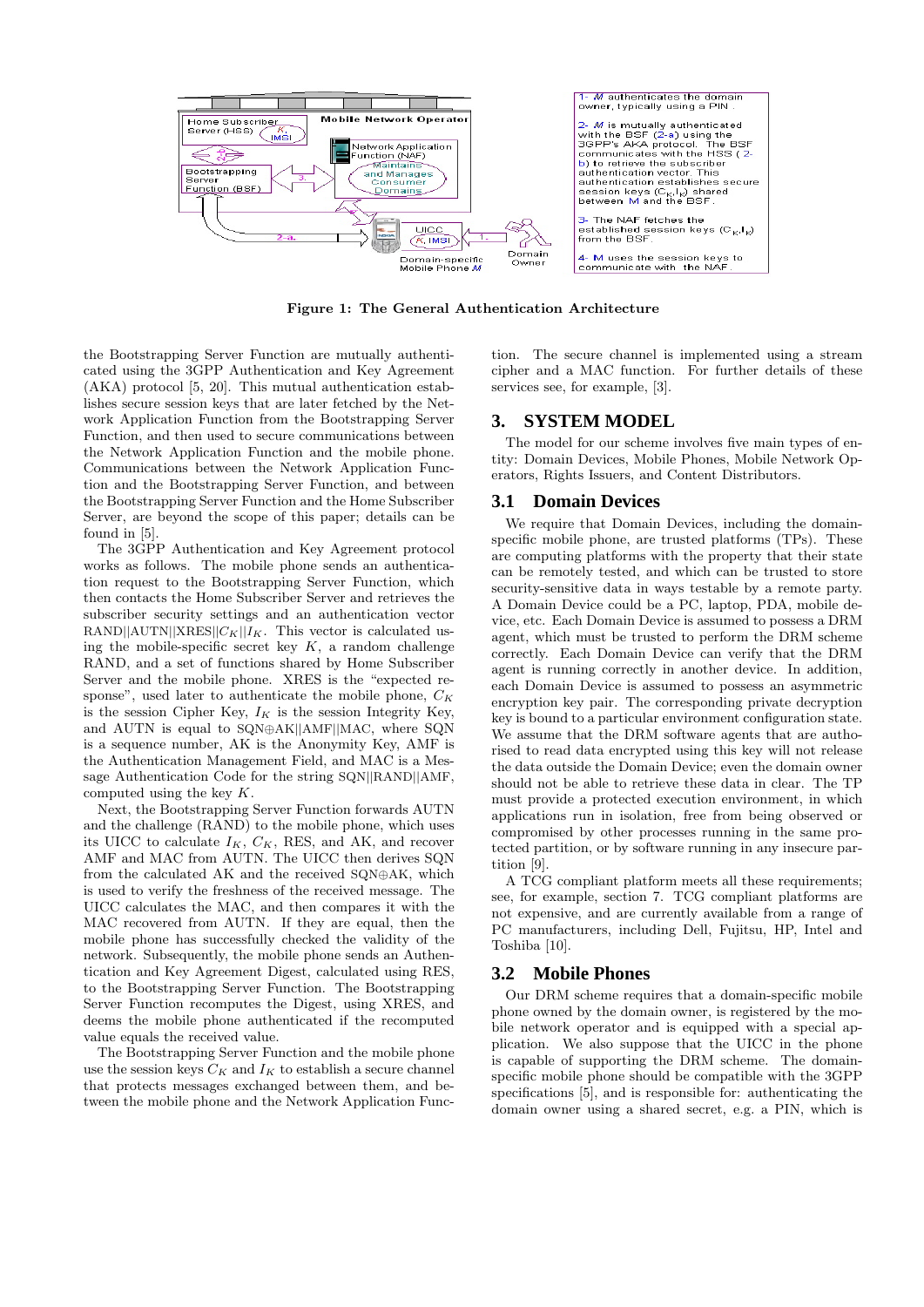stored securely in the UICC; mutually authenticating itself with the mobile network operator; creating and maintaining a domain unique secret key  $K_D$  that is used to encrypt content encryption keys; and authorising devices to join its domain by ensuring that they in physical proximity to itself, and that their processing environment is trusted. The key  $K_D$  is not available in the clear, even to the domain owner, and only the mobile phone is able to copy this key to a device joining the domain.

Each mobile phone maintains two sequentially incremented domain counters, both of which are initially set to one. The first counter,  $C_t$ , represents the total number of devices that have joined the domain. The second counter,  $C_p$ , represents the number of devices currently present within a domain. Both counters have domain-specific limits, denoted by  $L_t$ and  $L_p$  (for  $C_t$  and  $C_p$ , respectively). These limits help control domain membership, and are set and maintained by the Network Application Function.

For the purposes of our scheme we assume the Network Application Function provides the following functions: initialising and maintaining domain-specific limits, i.e.  $L_t$  and  $L_p$ , and backup and recovery of the domain-specific secrets,  $K_D$ ,  $C_p$  and  $C_t$ . The phone obtains  $L_t$  and  $L_p$  from the Network Application Function. Both limits can be increased by the mobile network operator. Consumers could be charged more for higher maximum values.

#### **3.3 Content Distributor and Rights Issuer**

The Content Distributor distributes items of protected digital content to consumers. Each item of protected content is encrypted using a content-specific secret key  $(K_T)$ , which is stored inside an associated Rights Object (RO), together with other rules applying to the content. The Rights Issuer is in charge of issuing the RO. The Domain Device that renders protected digital content enforces the rules inside the associated RO.

## **4. PROCESS WORKFLOW**

The workflow of the proposed system is divided into four main stages: domain establishment, joining devices, exchanging content, and content backup and recovery. Before performing any of these processes, an initialisation procedure must be performed between the mobile network operator and the mobile phone. We now describe each of these processes.

#### **4.1 Initialisation procedure**

The initialisation of a mobile phone by a mobile network operator involves the authentication of the phone and the establishment of a secure session between the phone and the Network Application Function. Before creating a domain, or adding or removing devices from a domain, the domainspecific mobile phone M authenticates the domain owner by instructing the domain owner to provide a secret key, e.g. a PIN, shared by the domain owner and M. Once the domain owner has been authenticated, M and the Bootstrapping Server Function perform mutual authentication. As described in section 2, this process establishes session keys  $C_K$  and  $I_K$ , later fetched by the Network Application Function  $F$  from the Bootstrapping Server Function, and used to secure communications between F and M.

#### **4.2 Domain Establishment**

This phase applies when a consumer wishes to create a domain (and simultaneously add the domain-specific mobile phone  $M$  to the domain). We assume the initialisation procedure described in section 4.1 has already been performed.  $M$  securely generates the domain-specific secret key  $K_D$  using a random number generator, and initialises counters  $C_p$ and  $C_t$  to one. M then sends a Create\_Domain request to the Network Application Function  $F$ , via the pre-established secure session, to establish a domain. The request has the form:

(1)  $M \rightarrow F: e_{C_K}(K_D||IMSI)||m_{I_K}(e_{C_K}(K_D||IMSI))$ 

where  $e_{C_K}(Y)$  denotes the symmetric encryption of data Y using key  $C_K$ ,  $m_{I_K}(Y)$  denotes a MAC computed on data Y using key  $I_K$ , and IMSI is the International Mobile Subscriber Identity that is used to uniquely identify the domain. When a user changes his/her IMSI, e.g. by changing network operator, the new network operator obtains the user domain information from the old network operator.

Next, F verifies the integrity of the received message and decrypts it, and then initialises the domain, i.e. sets the domain limits  $L_p$  and  $L_t$ , securely associates them with  $K_D$ and IMSI, and stores them in its protected storage. F then transfer these limits to  $M$  in the following message:

(2) 
$$
F \to M: e_{C_K}(L_p||L_t)||m_{I_K}(e_{C_K}(L_p||L_t)).
$$

M verifies the integrity of the received message and decrypts it, and then securely associates  $L_p$  and  $L_t$  with  $K_p$ ,  $C_p$ , and  $C_t$ , and securely stores them in its protected storage.

The domain key  $K_D$  is generated inside the secure environment of  $M$ , and is then securely stored by  $M$ . Given the assumptions in section 3.1, this means that it is not available in the clear even to the domain owner, and cannot be copied between Domain Devices. In addition, it is unique per-domain, shared amongst all domain devices, and does not change during the life of the domain.  $K_D$  is used to encrypt ROs, each of which contains a content-specific key  $K_T$  that is used to encrypt the associated item of content.

#### **4.3 Joining and Leaving Domains**

This phase applies when a device joins or leaves a domain; we assume that the procedures described in sections 4.1 and 4.2 have already been performed. In order for a device J to join a domain, it must communicate with the domainspecific mobile phone  $M$ , as shown in Figure 2.  $J$  first sends a Join Domain request to  $M$ . The request has the form:

(1) 
$$
J \to M
$$
:  $P_J||S_J||N_1||$ Cert<sub>A\_J</sub>|| $\text{Sign}_J(P_J||S_J||N_1)$ 

where  $P_J$  is the public encryption key of  $J, S_J$  is the execution status of the DRM agent on  $J$  (the exact nature of  $S_J$  is implementation-dependent, see, for example, section 7),  $N_1$  is a nonce,  $\text{Cert}_{A_J}$  is a certificate signed by the CA for the public key  $A_J$ , where  $A_J$  is the signature verification key of  $J$ , and  $\text{Sign}_J(Y)$  denotes a signature on data Y created using the private signing key of  $J$  (note that we use  $P_X$ ,  $S_X$ , Cert<sub>Ax</sub>,  $A_X$  and  $\text{Sign}_X(Y)$  throughout to denote the corresponding objects associated with entity  $X$ ).

Next,  $M$  checks that  $J$  is in physical proximity to itself, e.g. by using the Near Field Communication (NFC) protocol or measuring the Round-Trip Time (RTT) between  $M$  and J, see, for example, [11, 12, 15]. M verifies  $\text{Cert}_{A_J}$ , extracts  $A_J$ , and checks that it has not been revoked, e.g. by querying an Online Certificate Status Protocol (OCSP) service, [19].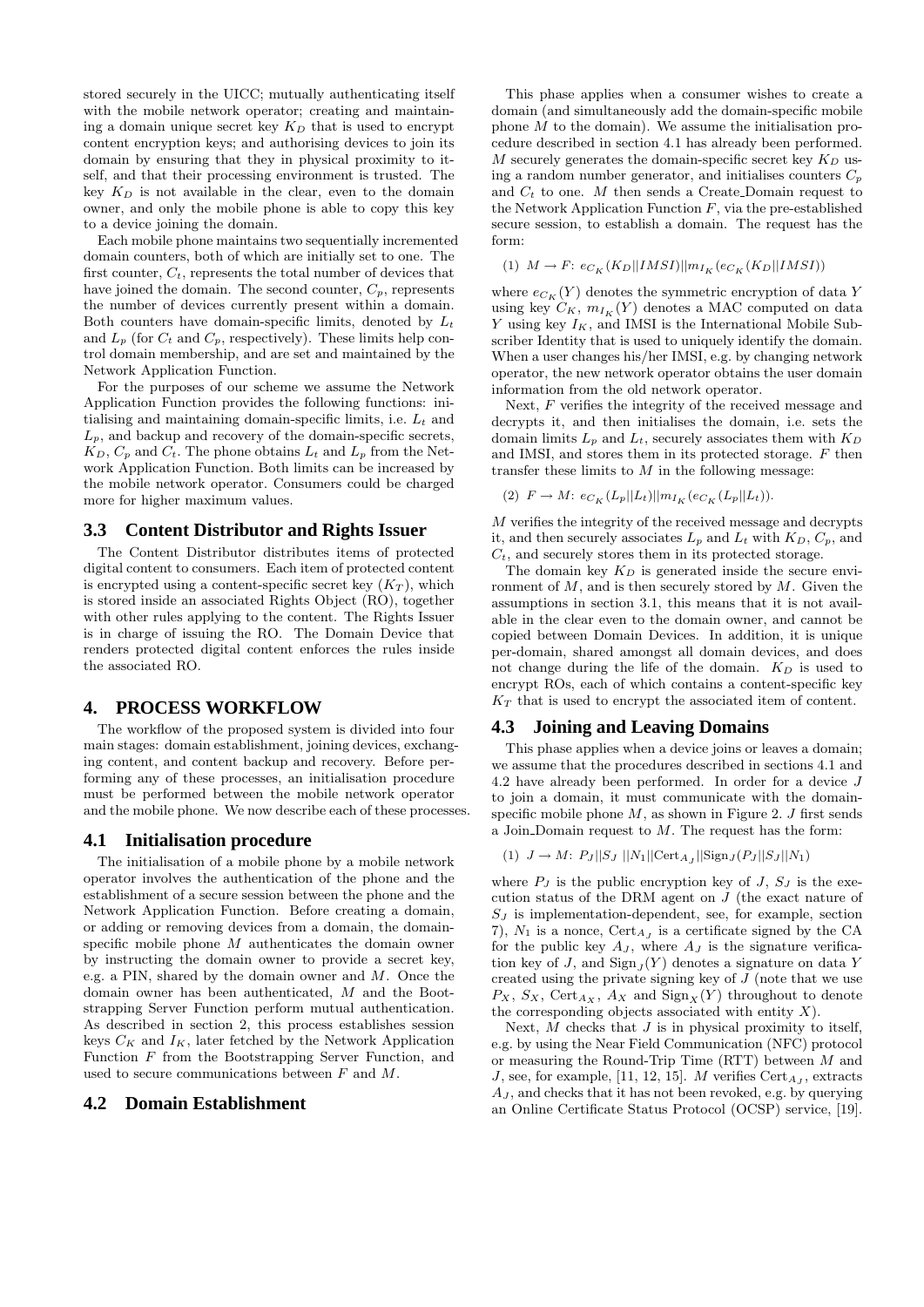

Figure 2: DRM system workflow

M then verifies  $J$ 's signature using  $A_J$ , and verifies that the DRM agent is running correctly in  $J$  by checking the value of  $S_J$ . How this verification occurs is implementationdependent, see, for example, section 7. M then generates a nonce  $N_2$ , and sends the following message to  $J$ :

(2) 
$$
M \to J: \text{ID}_J||N_1||N_2||S_M||Cert_{A_M}||\text{Sign}_M(\text{ID}_J||N_1||N_2||S_M)
$$

where  $ID_J$  is the identifier for J included in  $Cert_{A_J}$ . Note that we use  $ID_X$  throughout to denote the identifier of entity X. J verifies  $Cert_{A_M}$ , extracts  $A_M$  from  $Cert_{A_M}$  and verifies that it has not been revoked, e.g. by querying an OCSP service. J then verifies M's signature by using  $A_M$ , verifies  $ID_J$  to ensure that it is the intended recipient, and verifies message freshness by comparing  $N_1$  with the value sent in  $(1)$ . J then verifies that the DRM agent is running correctly in M by checking the value of  $S_M$ . As above, how this verification occurs is implementation-dependent. J then sends the following reply to M:

(3) 
$$
J \rightarrow M
$$
:  $N_2||\text{ID}_M||\text{Sign}_J(N_2||\text{ID}_M)$ 

M verifies J's signature, verifies  $ID_M$  to ensure that it is the intended recipient, and checks message freshness by comparing  $N_2$  with the value sent in (2). Steps 1–3 conform to the three-pass mutual authentication protocol described in [14]. M temporarily increments the values of both  $C_t$  and  $C_p$ . If they are greater than the maximum permitted value  $(L_t)$ and  $L_p$ , respectively) held by M, the agent running on M exits with an appropriate error message. M now sends F the following backup request for the values of  $C_t$ ,  $C_p$  and  $P_J$ :

(4) 
$$
M \to F: e_{C_K}(C_t || C_p || P_J || \text{IMSI}) || m_{I_K}(e_{C_K}(C_t || C_p || P_J || \text{IMSI}))
$$

F verifies the integrity of the received message and decrypts it, and then securely associates the new values with the domain identified by IMSI. Subsequently,  $F$  sends an acknowledgment back to  $M$  as follows:

(5) 
$$
F \to M
$$
:  $e_{C_K}(\text{Result}||C_t||C_p)||m_{I_K}(e_{C_K}(\text{Result}||C_t||C_p))$ 

M verifies the integrity of the received message and decrypts it. M checks message freshness by comparing  $C_p$  and  $C_t$ with the values sent in  $(4)$ . M then checks the value of Result. If it indicates success,  $M$  stores the values of  $C_t$  and  $C_p$  in its trusted storage, and sends the key  $K_D$  to J in the following message:

(6) 
$$
M \rightarrow J
$$
:  $E_{P_J}(K_D) \mid |\text{Sign}_M(E_{P_J}(K_D))|$ 

where  $E_{P_J}(K_D)$  denotes the asymmetric encryption of  $K_D$ using public key  $P_J$ , and where we assume that the asymmetric encryption primitive in use provides non-malleability, as described in [16]. Note that we use  $E_{P_X}(Y)$  throughout to denote the asymmetric encryption of data  $Y$  using public key  $P_X$ . When J receives this message, it verifies the signature, and then decrypts  $E_{P_J}(K_D)$ . The key  $K_D$  is then securely stored by  $J$ , as described in section 4.2.

In order for a Domain Device to leave a domain, the domain owner follows a similar process, except that the physical proximity check is not required, the  $C_t$  value does not change, and the  $C_p$  value is decremented. Before a Domain Device leaves a domain, M authenticates and attests to the state of the leaving Domain Device in the same way as described above. This is to ensure that the leaving Domain Device can be trusted to delete  $K_D$  and the key used to protect  $K_D$  from its protected storage. If a Domain Device is hacked, the domain owner must inform the CA, which will then include the hacked Domain Device public key in its revocation list. M checks whether the Domain Device public key has been revoked, e.g. by querying an OCSP service, before decrementing  $C_p$ .

## **4.4 Exchanging Content**

This phase covers the communication process between Content Distributors/Rights Issuers and Domain Devices, between devices in the same domain, and between devices in different domains. A variety of methods could be integrated into the scheme for downloading digital content C and the associated Rights Object R from a Content Distributor/Rights Issuer to a Domain Device  $V$ ; see, for example, [21]. Describing these methods is outside the scope of this paper; however, it generally involves the following steps. V sends a Get Content message to the Content Distributor to request  $C$ , as identified by  $id$ . The request includes payment details, e.g. credit card details, which are used to pay for access to C. The Content Distributor and V mutually authenticate each other, and the Content Distributor attests to the state of  $V$ , as described in section 4.3, steps 1–3. If these verifications succeed, the Content Distributor securely generates a content-specific secret key  $K_T$ , symmetrically encrypts  $C$  using the key  $K_T$ , and sends a Generate RO request to the Rights Issuer, as follows:

(1) Content Distributor  $\rightarrow$  Rights Issuer:  $P_V||K_T||h(G_{K_T}(C))||id$ 

where we assume that a secure session has been pre-established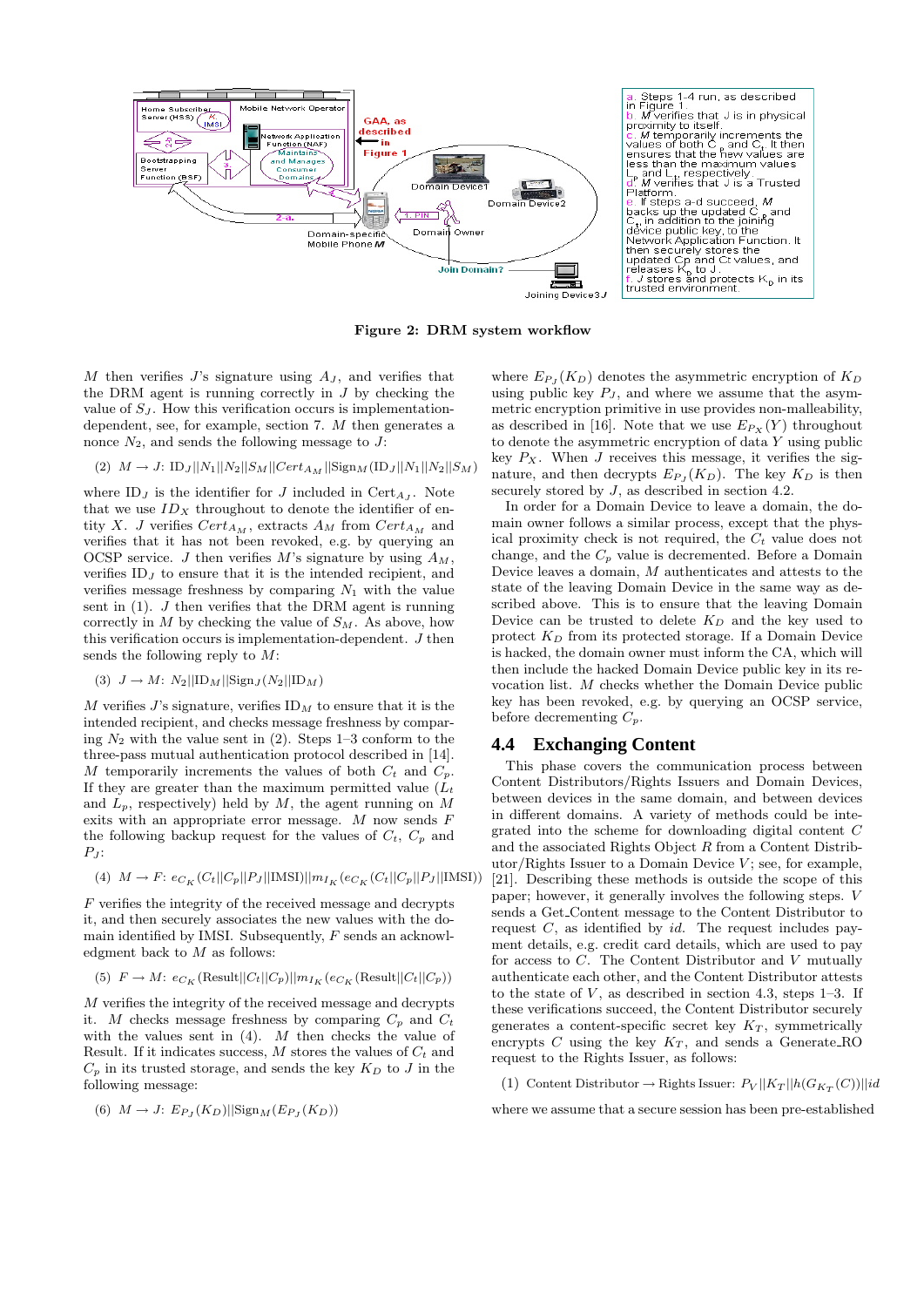between the Content Distributor and Rights Issuer, h denotes a globally agreed cryptographic hash-function,  $G_{K_T}(C)$ denotes the symmetric encryption of C using key  $K_T$ , and where we assume that G provides authenticated encryption, i.e. provides data confidentiality, integrity, and origin authentication, as described in [17]. Note that we use  $G_X(Y)$ throughout to denote the symmetric encryption of data Y using key X. The Rights Issuer generates the Rights Object R, incorporating the string:

$$
R = (C's \text{ consumption rules } ||E_{P_V}(K_T)||h(G_{K_T}(C))||id)
$$

where  $h(G_{K_T}(C))$  is used to bind R to the content C. Subsequently, the Rights Issuer sends the following message to the Content Distributor:

(2) Rights Issuer  $\rightarrow$  Content Distributor:  $\text{Cert}_{I_{RI}} ||R|| \text{Sign}_{RI}(R)$ 

The Content Distributor then sends the following message to  $V$ :

(3) Content Distributor  $\rightarrow V$ : Cert<sub>IRI</sub>||R||Sign<sub>RI</sub>(R)|| $G_{K_T}(C)$ 

V verifies that R is bound to C by recomputing  $h(G_{K_T}(C))$ , verifies  $Cert_{I_{RI}}$ , extracts  $I_{RI}$ , checks its validity, e.g. by querying an OCSP service, and then checks the Rights Issuer's signature. Finally,  $V$  decrypts  $K_T$  using its private decryption key, re-encrypts it using  $K_D$ , and retains  $R||\text{Sign}_V(R)||G_{K_T}(C)||G_{K_D}(K_T)$  in its storage.

Transferring content from a source device  $V<sub>s</sub>$  to a destination device  $V_d$  in the same domain involves the following steps. In the description below we implicitly assume that  $V_d$  and  $V_s$  have a real-time communications link; if such connectivity is not available, then the same messages can be exchanged using a portable storage medium, e.g. a USB memory stick. We also assume that only  $V_s$  needs to query an OCSP service; however, this does not require all domain devices to be connected to the Internet whist exchanging content. For example, a domain could contain one or more devices with Internet access that are used to download content from a Content Distributor, to access an OCSP service, and for distributing the downloaded content to other devices that do not have a real-time communication link.  $V_d$  first sends the following Get<sub>-Content</sub> message to  $V_s$ :

(1)  $V_d \rightarrow V_s$ :  $\text{Cert}_{I_{V_d}}||P_{V_d}||id||$   $\text{Sign}_{V_d}(P_{V_d}||id)$ 

 $V_s$  verifies  $Cert_{I_{V_d}}$ , extracts  $I_{V_d}$ , checks its validity, e.g. by querying an OCSP service, and then checks  $V_d$ 's signature. If the verifications succeed,  $V_s$  sends  $C$ , as identified by  $id$ , and the associated Rights Object, in the following message:

(2) 
$$
V_s \to V_d
$$
:  $G_{K_T}(C)||E_{P_{V_d}}(R||G_{K_D}(K_T))$ 

 $V_d$  now decrypts  $E_{P_{V_d}}(R||G_{K_D}(K_T))$  using its private key, and verifies that C is bound to R, as described above. If the verification succeeds,  $V_d$  retains  $G_{K_T}(C)||G_{K_D}(K_T)||R||\text{Sign}_{V_d}(R)$ . Before using the content,  $K_D$  is used to decrypt  $K_T$ , which can be used to decrypt the content.

The main goal of our scheme is to stop content decryption keys that are stored inside Rights Objects from being transferred to devices in different domains. This is achieved, as described earlier, by encrypting each content-specific key  $K_T$  with the domain-specific key  $K_D$ . As explained in section 4.3,  $K_D$  and the key used to protect it are removed from a device when it leaves a domain, which prevents protected Rights Objects from being used by devices in multiple

domains. However, this does not stop legitimate controlled content sharing; protected content can move between devices belonging to different domains. A consumer could, for example, use protected content by contacting the corresponding Rights Issuer, and downloading a trial Rights Object enabling him/her to temporarily use the protected content. If the consumer is interested, he/she could then buy a full usage licence, as explained above. This concept is known as *super-distribution*, and has been proposed by OMA [21] as a means of allowing consumers to obtain digitally protected content from anywhere, and to use it with a restricted licence. This allows consumers to use content for a limited period, with lower quality, and/or limited features. When the consumer is happy with the protected content and decides to get a full licence, only then will he/she need to download the Rights Object, which is much smaller than the encrypted content.

#### **4.5 Backup and Recovery Procedure**

A DRM solution must be capable of recovering digital content in the event of system failure. For backup purposes, digital content encrypted using the domain key  $K_D$ can be stored in an offline medium, for example, a tape or CD-ROM. If the domain key  $K_D$  is lost and cannot be recovered, it follows that the domain content on the backup cannot be decrypted. Thus, backup provisions for  $K_D$  are needed. The domain-specific mobile phone M is required to communicate with the Network Application Function regularly, as described in section 4.3, and backup  $K_D$ ,  $C_t$  and  $C_p$ .

If the mobile phone  $M$  cannot be recovered, for example, because it has been lost or stolen, the domain owner must inform the mobile network operator. The mobile network operator will blacklist M and disable M's UICC, and then issue a new UICC. The replacement mobile phone will need to contact the Network Application Function and restore the domain settings stored by the Network Application Function. The Network Application Function then releases  $K_D, C_p, C_t, L_p$  and  $L_t$ , to the new domain-specific mobile phone. Subsequently, other devices in the domain that cannot recover  $K_D$  must re-join the domain, as described in section 4.3 (before M increments the values of the domain counter it checks with the Network Application Function whether the joining device public key is already a member of the domain; if so it does not increment the counters).

#### **5. CONTROLLING DOMAIN MEMBERSHIP**

The domain-specific mobile phone M controls domain membership in the following way.

- 1. It limits the number of devices that can be in a domain, hence limiting the number of devices that can simultaneously access domain content.
- 2. It limits the total number of devices that can join a domain, which stops domain owners abusing the system by allowing multiple devices to join and then leave a domain.
- 3. It stops piracy using digital media such as the Internet, because, as described in section 3.2, the content protection key  $K_D$  is securely stored inside  $M$ , is not available in the clear, and can only be transferred from M to other devices after their physical proximity has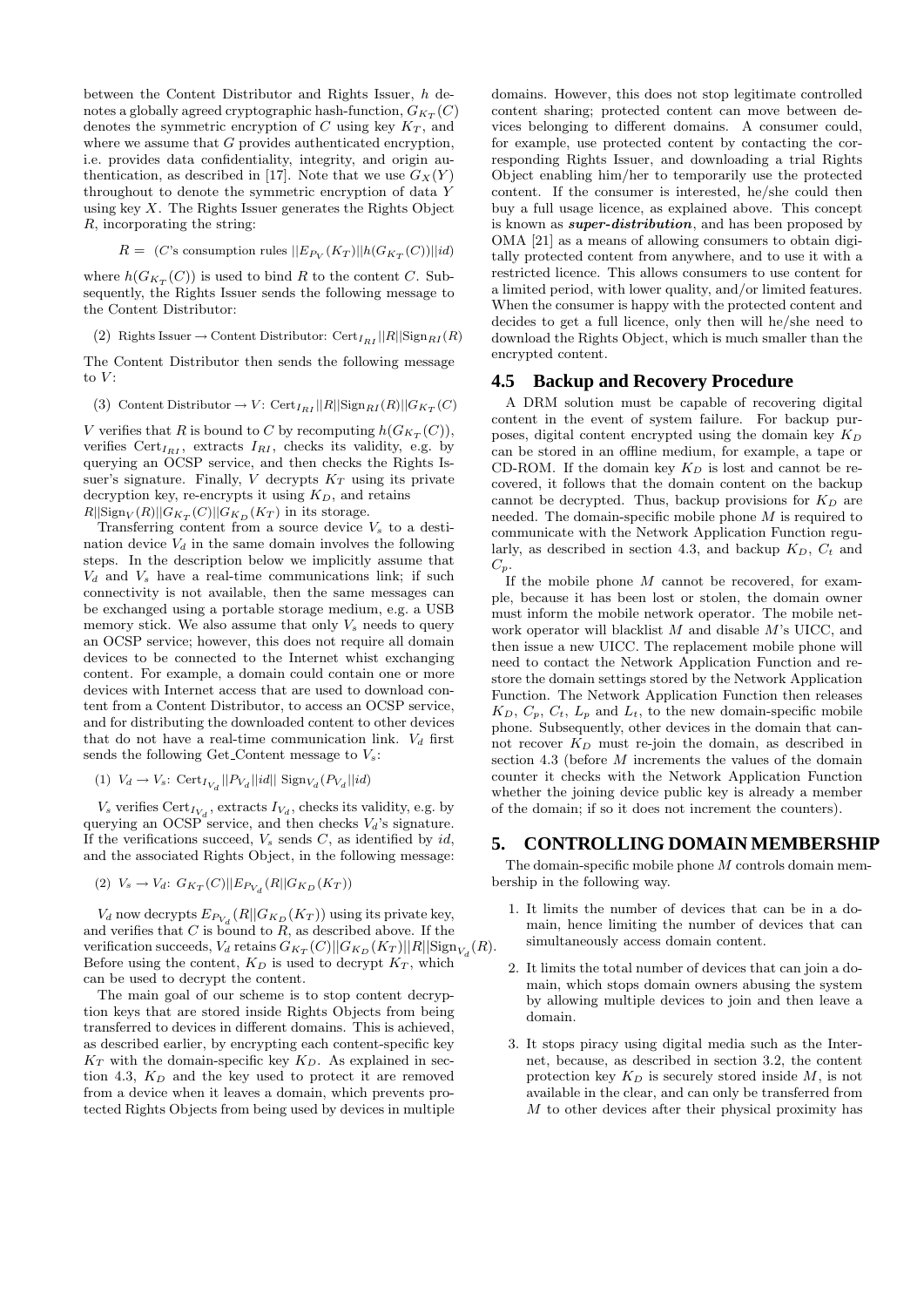been checked; i.e. the physical location check, in conjunction with the use of counters, addresses the Root Distribution problem.

4. It imposes stringent restrictions on piracy using physical media. As the content protection key  $K_D$  is not available in the clear even to the domain owner, this prevents the domain owner from transferring this key to other users. In addition, as described earlier, M must be used to transfer this key to other devices, which can only occur after the domain owner has been authenticated to M, and mutual authentication has been performed between M and the mobile network operator; i.e. the scheme prevents Leaf Distribution.

Most other schemes focus primarily on point (1); see, for example, section 8. Our solution stops illicit content proliferation; the only way a domain owner could transfer the content protection key to another user's device is by transferring the encrypted domain content, the domain-specific mobile phone  $M$ , and the domain owner's authentication credential for M, e.g. a PIN. Whilst possible in principle, such a procedure is unlikely to be attractive to the domain owner. Such a process would also mean that the other user's device would become part of the domain controlled by M, which would mean that fewer of the domain owner's devices could be added to the domain. Most importantly, devices which have joined this domain using  $M$  would not be able to re-transfer the domain key (as described above, only M can transfer this key to other devices).

# **6. SECURITY ANALYSIS**

We now consider the security threats, services, and mechanisms that apply to the storage, execution and transmission of  $K_D$ ,  $C_t$ ,  $C_p$ ,  $L_t$ ,  $L_p$ , and digital content. In addition, we address the security threats, services, and mechanisms between the mobile device and the Network Application Function; however, we do not address threats to the 3G security system. Security threats of this type are addressed elsewhere; see, for example, [1, 2, 4].

### **6.1 Security Threats**

Security threats related to processing and storing the domainspecific values  $K_D$ ,  $C_t$ ,  $C_p$ ,  $L_t$  and  $L_p$  in a mobile phone M are: (1) unauthorised manipulation of the domain-specific values during use in  $M$ ; and  $(2)$  unauthorised manipulation of the domain-specific values whilst stored in M.

Security threats related to processing and storing  $K_D$ whilst in transit between a mobile phone  $M$  and a joining device  $J$  are: (3) unauthorised reading or updating of  $K_D$  whilst in transit; (4) M unwittingly sending  $K_D$  to a malacious entity; (5) J unwittingly receiving  $K_D$  from a malicious  $M$ ; and  $(6)$  replay of communications between M and J.

Security threats related to transferring content C and Rights Object R between Domain Devices are: (7) unauthorised reading or alteration of C, and unauthorised alteration of  $R$ , while in transit; and  $(8)$  transfer of  $C$  and  $R$  to an unauthorised entity.

Security threats related to storing and executing C and R in Domain Devices are: (9) unauthorised reading or updating of  $C$ , and unauthorised updating of  $R$ , whilst stored in a Domain Device; and (10) unauthorised reading or updating of  $C$ , and unauthorised updating of  $R$  while being accessed on a Domain Device.

Security threats related to exchanging messages between between a mobile phone  $M$  and the Network Application Function  $F$  are: (11) unknowingly,  $M$  communicating with a malicious entity, or  $F$  communicating with a malicious entity; (12) replay of communication between  $M$  and  $F$ ; and (13) unauthorised reading or updating of exchanged messages.

### **6.2 Security Services and Mechanisms**

The security services required to counteract threats 1, 2, 4, 9, and 10 (listed above) can be provided using trusted platform functionality, as discussed in section 3.1. In section 7.2 we illustrate how such trusted platform functionality can be implemented using a platform confirming to the TCG specifications. Threats 3, 5–8 and 11–13, are addressed using standard cryptographic mechanisms. A direct mapping exists between the threats outlined above and the services and potential mechanisms outlined below:

- 1. Confidentiality and integrity of the domain-specific values during execution on M. Providing this service requires process isolation techniques, as discussed in section 3.1.
- 2. Confidentiality and integrity of the domain-specific values whilst stored in M. Providing this service requires protected storage, as discussed in section 3.1.
- 3. Confidentiality and integrity of  $K_D$  whilst in transit. This service is provided by the use of symmetric encryption and a MAC, see section 4.2, or asymmetric encryption and a digital signature, see section 4.3.
- 4. Entity authentication of a joining device J to the domainspecific mobile phone M. The provision of this service is implementation-dependent, and involves a protocol exchange between  $J$  and  $M$ ; see, for example, section 7. It is initiated when M and J mutually authenticate each other  $-$  see section 4.3. This mutual authentication attests to the DRM agent execution status, i.e.  $S_J$ , and whether the platform is trusted, as discussed in section 3.1.
- 5.  $K_D$  origin authentication. The joining device  $J$  checks the origin of  $K_D$  by checking M's signature on the received encrypted value of  $K_D$  — see section 4.3.
- 6. Prevention of replay of communications between M and a device. This is provided by the inclusion of nonces in messages — see section 4.3.
- 7. Confidentiality and integrity protection of content C, and and integrity protection of Rights Object R whilst in transit. This service is provided by encrypting C using an authenticated encryption technique, encrypting  $K_T$  using asymmetric encryption technique that provides non-malleability, and signing  $R$ ; see section 4.4.
- 8. Entity authentication of the destination device  $V_d$  whilst transferring content C and Rights Object R. The source device  $V_s$  validates  $V_d$ 's public key to make sure it has not been revoked, and then encrypts  $R$  and the encrypted  $K_T$  using  $V_d$ 's public key — see section 4.4.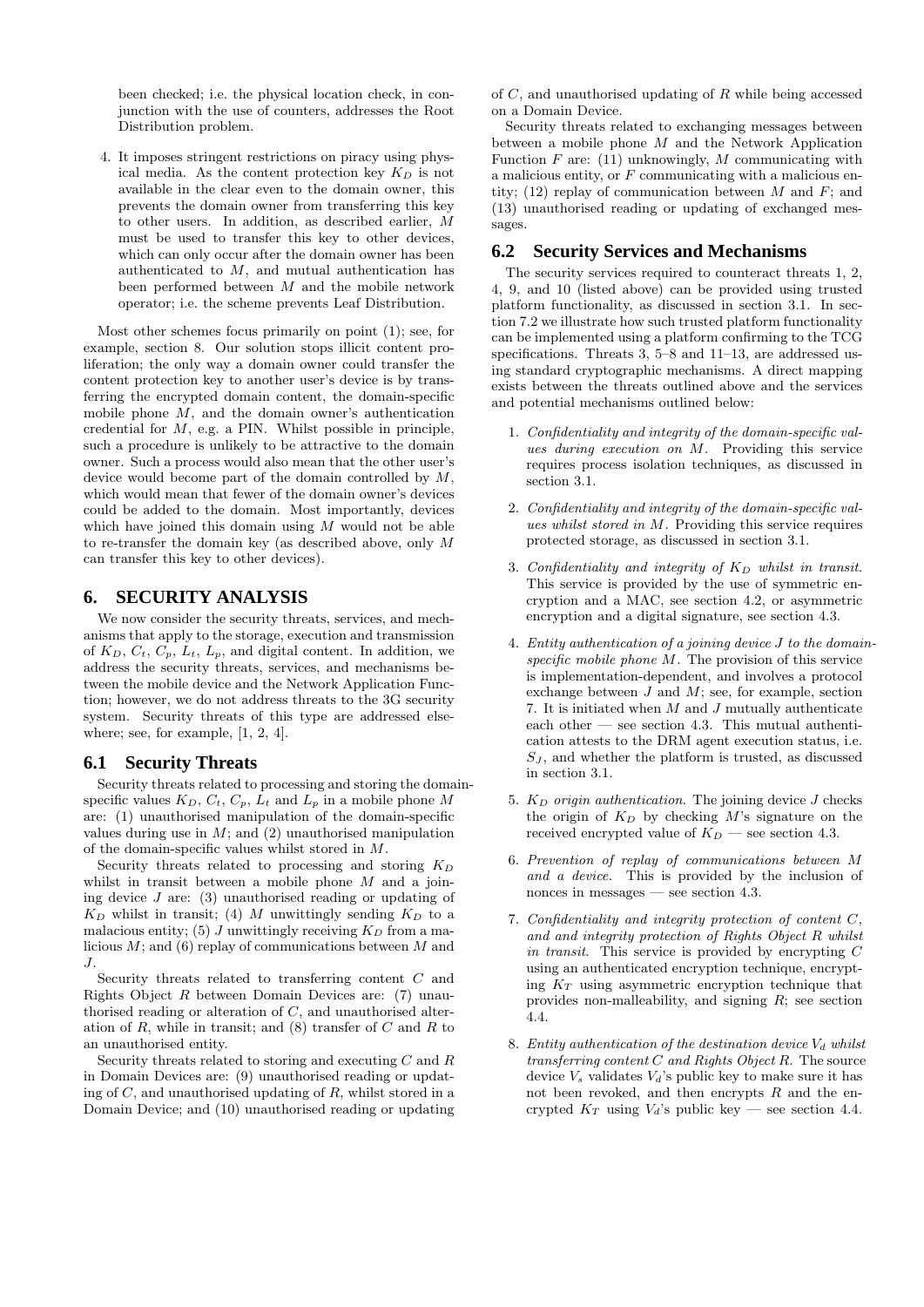$V_s$  does not need to verify whether  $V_d$  is trusted, because the transferred  $K_T$  is protected using  $K_D$ , which is known only by devices in the same domain and is revealed only in a trusted environment, as discussed in section 3.1.

- 9. Confidentiality and integrity of content C, and integrity of Rights Object R in Domain Devices. The integrity of  $R$  is protected using a digital signature.  $C$  is encrypted using the secret key  $K_T$  that is itself encrypted using a secret key  $K_D$ . As described in sections 4.4, the symmetric encryption technique in use is assumed to provide authenticated encryption — see section 4.4. Also, the encryption key  $K_D$  is bound to the device's trusted environment, as discussed in section 3.1.
- 10. Confidentiality and integrity of content, and integrity of Rights Object during execution is provided exactly as discussed in (1) above.
- 11–13. These threats are counteracted by the use of the secure session established between  $M$  and  $F$ , as described in section 2; mutual authentication between M and F counteracts threat 11; threat 12 is counteracted by the inclusion of nonces — see section 4.3; and threat 13 is counteracted by the use of symmetric encryption and a  $MAC$  — see section 4.2 and 4.3.

# **7. IMPLEMENTING THE PROTOCOLS US-ING TCG**

In this section we describe how a system conforming to the TCG specifications [24, 25, 26] can satisfy the requirements described in section 3.1. In addition we illustrate how the TCG-based design counteracts the security threats listed in section 6.1.

# **7.1 Trusted Platform Requirements**

A TCG compliant platform provides the following features, which meet the requirements for a TP given in section 3.1.

- 1. The TP has a hardware component referred to as Trusted Platform Module (TPM) that is physically and cryptographically bound to the TP. It is a self-contained processing module with specialist security capabilities such as random number generation, asymmetric key generation, digital signing, encryption capabilities, hashing capabilities, an HMAC [18] engine, monotonic counters, as well as memory, non-volatile memory, power detection and I/O. Support for platform integrity measurement, recording and reporting is also provided. The TPM is typically implemented as a processing engine that is separate from the TP's main processing environment.
- 2. An asymmetric encryption Storage Root Key (SRK) pair is securely associated with each TPM. The SRK private key is statistically unique, and is created and stored inside the TPM. The public part of the SRK acts as the root for encrypting sub-tree key objects that are used as data or signing key objects. The private part of the SRK is used for decrypting sub-tree objects.
- 3. A certification authority, the privacy-CA, certifies public identity keys. The generated certificate binds an identity of the TPM to a public key used for the verification of digital signatures. Domain Devices request these certificates from the privacy-CA by providing their platform credentials. These credentials are generated by the Trusted Platform Module Entity (TPME), that vouches that a TPM is a genuine TPM, the Platform Entity (PE), that attests to the correct incorporation of a particular TPM into a platform, and the Conformance Entity (CE), that attests that the design of the TPM in that class of platform meets the TCG specifications, and that the way that the platform incorporates that type of TPM also meets the TCG specifications. The corresponding private identity key, that is protected by the TPM, is used as a signing key for entity authentication.
- 4. A TPM can generate two types of keys, known as migratable and non-migratable keys. Migratable keys can be transmitted to other TPs if authorised by both a selected trusted authority and the TPM owner. A non-migratable key is bound to the TP that created it. Data encrypted under non-migratable keys can leave the TP if and only if the software agent authorises the release of the data to other platforms. We assume that software agents that are authorised to read data encrypted using non-migratable keys will not release the data outside the TP boundaries.
- 5. The TP can perform integrity challenge and response exchanges with other TPs. One TP can verify the trustworthiness of the state of another TP by computing an expected set of trustworthy integrity metrics and comparing them with the current platform software state obtained from the integrity response, which we referred to as  $S_X$  in section 4. This enables a TP to verify that the DRM agent is running correctly on a remote platform.
- 6. The TP protects all secret keys required by Domain Devices by encrypting them using a non-migratable key, as described in point (4). The TP associates the current platform software state, which is stored in the Platform Configuration Registers (PCRs), with the non-migratable key, and then protects them using the SRK. Stored secrets are only released after the platform's PCRs have been compared with the values associated with the stored key. Reporting, storage, and retrieval are carried out by the TPM. Therefore, if a process relies on the use of secrets, it cannot operate unless it and its software environment are correct. The system assumes that if the operating system and application are as expected, then the integrity and secrecy of data is subsequently guaranteed.

# **7.2 Security Services and Mechanisms**

This section describes how security requirements 1, 2, 4, 9, and 10, discussed in section 6, can be met using TCG functionality.

1. Confidentiality and integrity of  $K_D$ ,  $C_t$ ,  $C_p$ ,  $L_p$  and  $L_t$ during execution. A challenger can verify that a platform is trusted by validating the platform integrity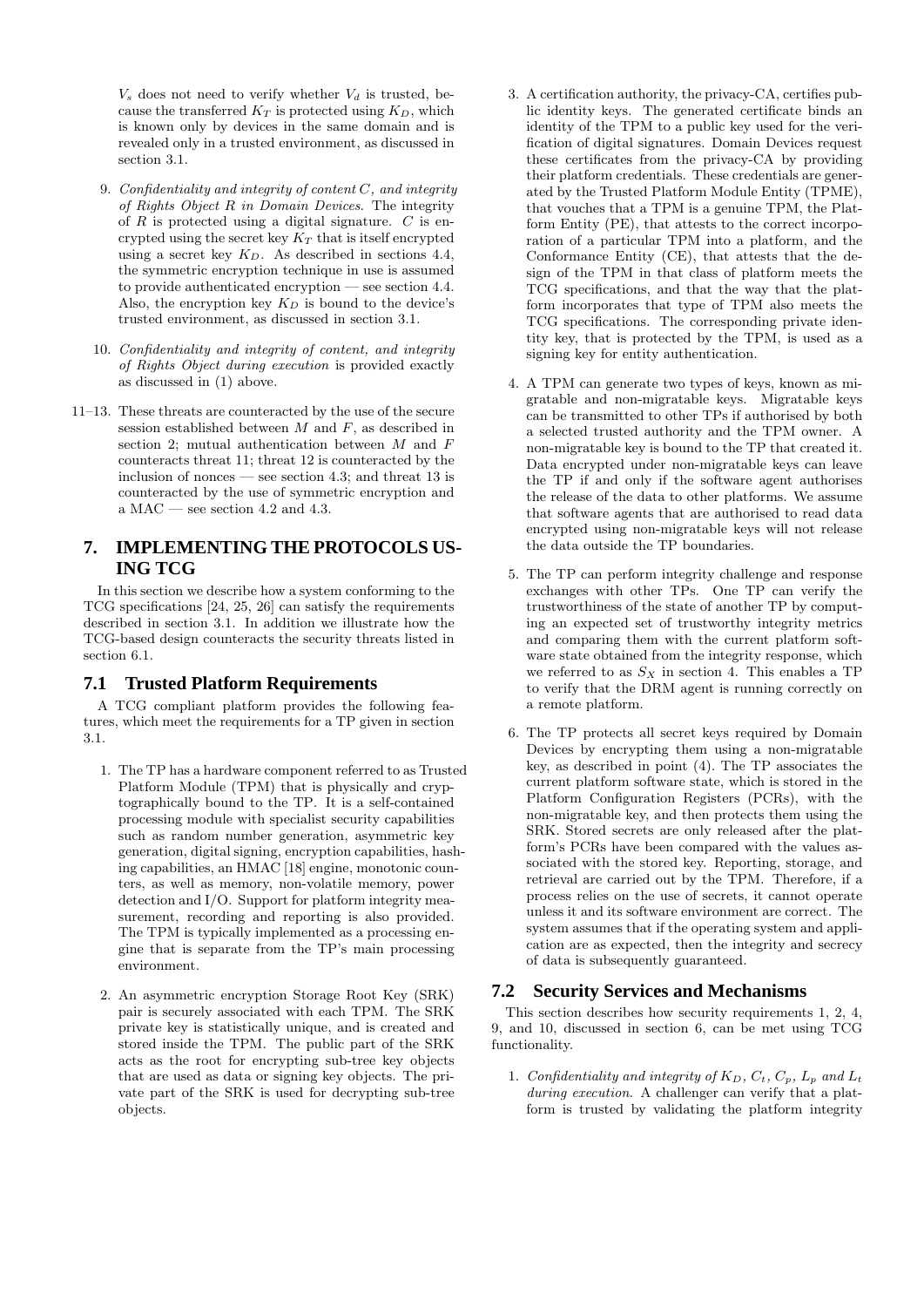metrics. The TP measures the integrity of software executed from platform start-up and stores the result in the platform's PCRs; this provides assurance to the challenger that the expected version of the OS, and of any other measured software, is running on the platform. The private key that is used to decrypt  $K_D$ ,  $C_t$ ,  $C_p$ ,  $L_p$  and  $L_t$  will only be released to the DRM software agent if the PCR values are as expected. The system assumes that if the OS and the application are as expected, then the integrity and secrecy of data is subsequently guaranteed.

- 2. Confidentiality and integrity of  $K_D$ ,  $C_t$ ,  $C_p$ ,  $L_p$  and  $L_t$  whilst stored in Domain Devices. The use of asymmetric encryption provides the confidentiality service. When stored in a Domain Device,  $K_D$ ,  $C_t$ ,  $C_p$ ,  $L_p$ and  $L_t$  are encrypted using a non-migratable key that is bound to the Domain Device TPM, and only released when the Domain Device integrity metrics are in a state that matches the values stored with the key. Integrity is provided by inserting an authorisation value into the key object (under the assumption that the method of encryption used has appropriate properties) that is required in order to reveal the key. If the encrypted key object has been altered, the decrypted authorisation value will not match the stored authorisation value.
- 4. Entity authentication of a device J to the domainspecific mobile phone  $M$ . This service is achieved using the TCG challenge-response authentication protocol. This is initiated when  $M$  generates a nonce  $N_1$  and sends it as a part of an integrity challenge to  $J.$   $J$ 's trusted platform agent (TPA) replies with an integrity response that includes  $M$ 's identity,  $N_1$ , and  $J$ 's integrity metrics, i.e.  $S_J$ , all signed by  $J$ 's TPM. In addition, it provides the measured software logs from the Trusted Platform Measurement Store (TPMS), as well as certificates for the measured software. The software measurements and the certificates enable M to verify the current state of  $J$  [9]. M verifies the signature and checks that the necessary properties hold for the platform associated with the identity.
- 9. Confidentiality and integrity of content C and integrity of Rights Object  $R$  in a Domain Device  $V$ .  $R$  integrity is protected using a digital signature.  $C$  is encrypted using the secret key  $K_T$  that is itself encrypted using the secret key  $K_D$ . As described in section 4.4, the symmetric encryption technique in use is assumed to provide authenticated encryption. The key  $K_D$  is protected using a non-migratable key that is bound to  $V$ 's TPM and access control information. The protected storage mechanism is used to ensure that the non-migratable key is only accessed when the device's execution environment state matches that associated with this key.
- 10. Confidentiality and integrity of C, and integrity of Rights Object during execution is provided exactly as discussed in (1) above.

# **8. RELATED WORK**

We now briefly review some of the more widely discussed schemes for managing an authorised domain for DRM (note that in the analyses below we focus primarily on how each scheme implements an authorised domain; more detailed analyses of these schemes can be found in [7]). There are other DRM schemes; however, many such schemes do not address the authorised domain concept, and only focus on binding a licence to a single device. Such schemes are not considered here, as they do not address the core theme of this paper. Nevertheless, such schemes (including some of the schemes discussed in this section) could be integrated with the proposed scheme for downloading content from content distributors to an authorised domain, as outlined in section 4.4.

The Digital Rights Management in a 3G Mobile Phone and Beyond scheme [8], has the following main problems. The domain key is an asymmetric key pair that changes every time a device joins or leaves the domain, or when a device is revoked; this step requires the domain owner to connect all devices to the Internet to retrieve the new key. In addition, each time the domain key is changed it requires all licence files to be re-encrypted, each of which holds a content encryption key. Each Domain Device must therefore keep track of all these licence files. This requires extra administration, in addition to requiring greater storage and processing costs. This could result in a significant overhead if the number of items of content is large. There is also no binding between the domain asymmetric key and the domain owner. This means that any device could be added to the domain, regardless of device ownership, as long as the device has not been revoked and a domain trusted authority authorises it. The scheme described in this paper addresses all these issues.

Other schemes have the same problems, apart from the scheme of Popescu et al. [22], that does not require domain content to be re-encrypted whenever a device joins or leaves a network. Moreover, most schemes fail to address content and domain key backup and recovery. Finally, other solutions have their own specific problems.

In the  $OMA\text{-}DRM^3$  system [21], each device must securely store the domain keys, domain identifiers, and domain expiry times, provided by each Rights Issuer, for each domain that it joins. Devices require secure storage to store these keys. In addition, each Rights Issuer must create and manage all domains, and control which and how many devices are included or excluded from each domain. In order for a device to use the content in a domain, it must join all Rights Issuers from which the domain owner has downloaded content. This is because, as above, each Rights Issuer protects its content within a domain using a domain specific protection key provided by the Rights Issuer. This is not user friendly, as it imposes a significant administrative overhead.

The DRM Security Architecture for Home Networks [22] uses secret keys shared between pairs of devices for authentication, and a master key shared between each device and the domain manager. Each device is required to store the list of shared secret keys and the device master key, which increases the hardware costs. Extending the domain depends on the ability of all Domain Devices to increase their storage; it also requires the domain to be re-initialised and all domain content to be re-encrypted. In addition, the system

<sup>3</sup>http://www.openmobilealliance.org